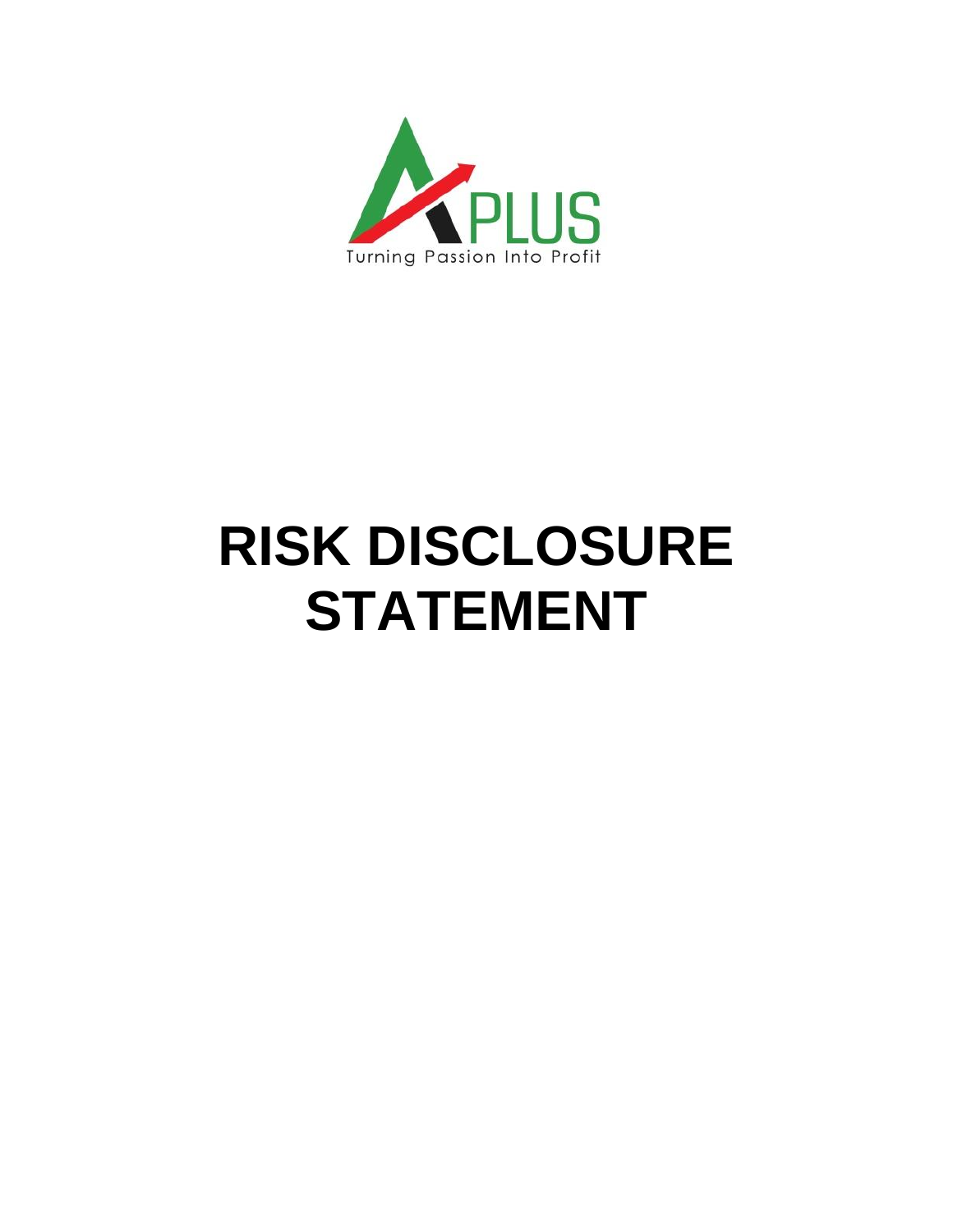

These pages contain information about the services and products offered by Aplus Trader Solution Ltd as aplustrader.com ("Aplus" "we", "our" or "us").

The information may contain general advice. Any general advice does not take into account any of your individual objectives, financialsituationorneeds.Youshouldconsidertheappropriatenessofany generaladvicewithregardtoyourindividual objectives, financial situation and needs.

This information is provided to you so that you can properly understand the servicesand productsweprovideandtoassistyouin deciding whether you wish to use our services and products.

Weareneitheryourfinancialadvisornoryourfinancialplannerandwedonotprovideanalysisofyour investmentorother objectives,financial situationor yourparticularneedsthataprofessionalfinancial adviser or financial planner typically provides. Aplus recommends that you seek your own independent personal advice before you decide to trade in our products.

Fundamentally, we provide market making and execution dealing services only. Where any advice is provided, incidental to this, it is provided as general advice only.

Anyresourcesandmaterialsthatyoumaybeprovidedwith,ormayaccessfromus,areprovided withthesoleaimofenabling you to manageand control your own investments.This alsomeans that you need to be able and willing to accept sole responsibility for ensuring the suitability of any andallinvestmentsthatyoumaymake,beforemakinganyinvestmentor effecting any transaction with us.

We do not guarantee, expressly or by implication, the accuracy or completeness of any information supplied. We shall not be liable to any customer or third party for the accuracy of the information or for any market quotations we supply to a customer. Nor, shall we be liable for any delays, inaccuracies, errors, interruptions or omissions in the furnishing thereof, for any direct or consequential damages arising from or occasioned by such delays, inaccuracies, errors, interruptions or omissions, or for any discontinuance of the service.

## Risk Warning

Foreign exchange and derivatives trading can be very speculative and may result in losses. Foreign exchange and derivatives trading involves considerable risk and is not suitable for every investor.

This website does not take into account the objectives, financial situation or needs of individual users. Hence, you should carefully consider whether trading in foreign exchange and derivative products is appropriate for you in the light of your own circumstances.Youshouldbeawarethatdealingin productsthatarehighlyleveraged(geared)carrysignificantlygreaterrisk thannon-geared investments such as share trading. As such, you could both gain and lose large amounts of money. Youmay sustainlossesinexcessofthemarginrequiredtoestablishandmaintainanypositionsin leveragedproducts.Youmaysustain total loss of all your funds in your account with Aplus.

Before you commence trading in our products you should fully understand the risks. You must read our Financial Services Guide and our Product Disclosure Statements which have more detailed explanationssurroundingtherisks involvedinforeign exchange and derivatives trading.

We have prepared separate Product Disclosure Statements for different financial products.The Financial